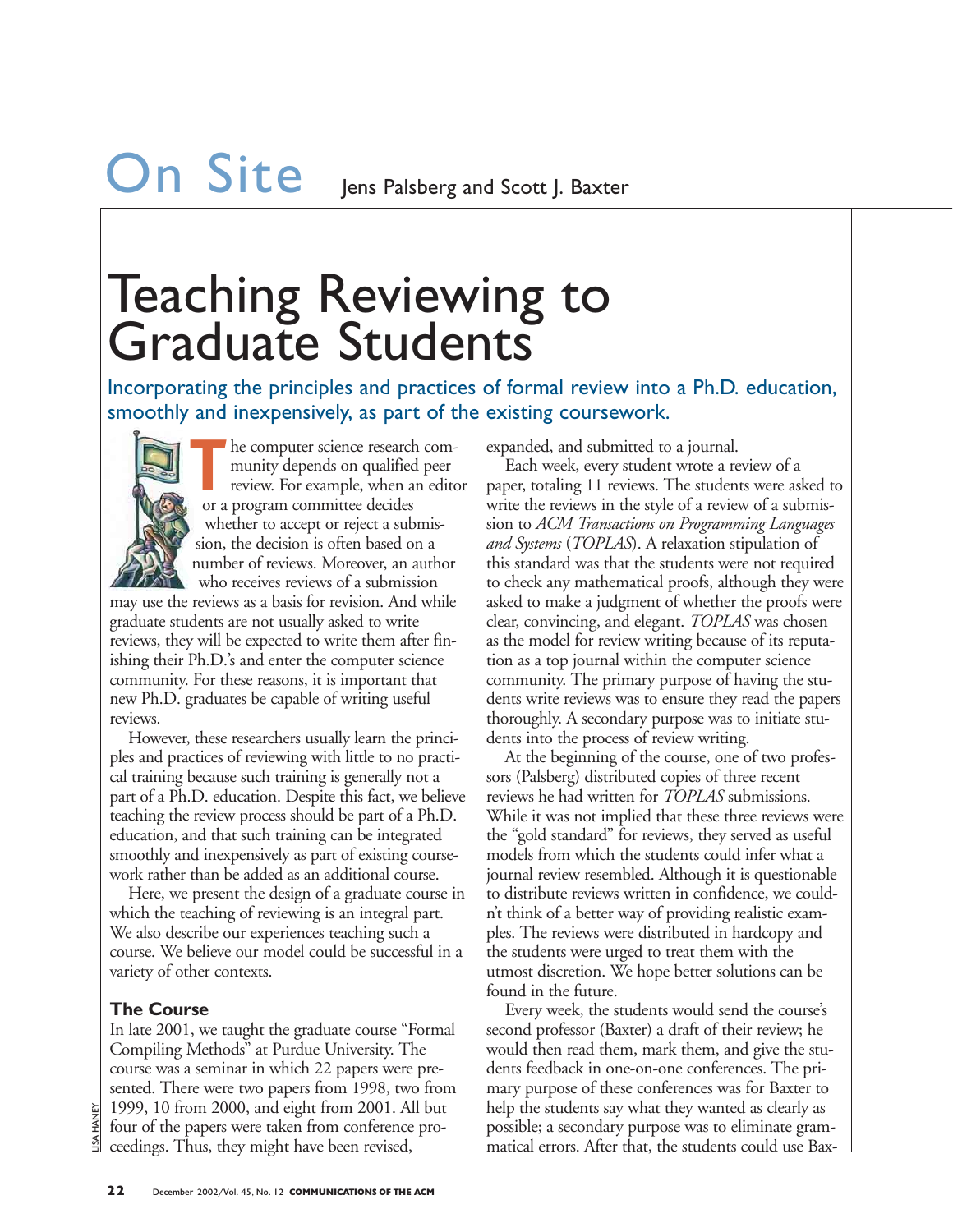As one of our colleagues told one of the students: "if you think you were rejected by a graduate student, that is upsetting, but if reviewer comes across as a knowledgeable expert, then rejection is more tolerable."

ter's feedback when revising their reviews before sending them to Palsberg, who would then give them comments on the technical aspects of their reviews. Because Baxter evaluated the reviews before they were sent to Palsberg, a great deal of time was saved on grammatical errors and rhetorical problems. The division of labor meant little communication between Baxter and Palsberg was necessary during the course, allowing each of them to concentrate on their area of expertise.

At the end of the semester, a mock program-committee meeting was conducted. During this meeting, the papers deemed the best were chosen, and then, during final-exam week, each of the students wrote a summary review of one of those top papers in the review style found in *ACM Computing Reviews*. This program-committee meeting and subsequent review turned out to be an effective way to push the students to try and write even stronger reviews than they had written earlier in the course.

#### **Course Evaluation**

Obviously, writing reviews cannot compare with actually writing a compiler or doing theoretical exercises on variations of the material. However, writing reviews was the course's only homework. We are happy to report the students took the opportunity to study the material in considerable depth. We are also happy to report that we saw definite improvement in the quality of reviews as the course progressed. In the following we outline four episodes we believe illustrate this improvement.

*Episode 1*. At the beginning of the course, students struggled with how to position themselves when writing their reviews. However, they quickly learned the importance of trying to project their credibility. As one of our colleagues told one of the students: "if you think you were rejected by a graduate student, that is

upsetting, but if the reviewer comes across as a knowledgeable expert, then rejection is more tolerable." While it can be challenging for a novice to judge whether the ideas and the techniques in a paper are new, important, and difficult, the students increasingly learned to rely on what they already know.

*Episode 2*. Another problem early in the semester was that a number of students began to tell Palsberg they thought the paper was excellent and there was nothing in the paper to criticize. This problem was solved by sending an email message to the class pointing out there is always something a paper can be criticized for, whether it be a lack of scientific motivation, a lack of industry motivation, problems with the proofs, problems with the language, or any number of other potential problems. At this point in the course, Baxter began pushing the students to think about how the review might be useful to both a journal editor and the paper's author. Students were reminded that scientists typically read to find what is most relevant to their particular research agenda, and that a review with no criticism does not help an author or a journal editor pursue that research agenda.

*Episode 3*. Palsberg graded all the reviews himself, and the grades were weighted so that those reviews written in the second half of the semester were both worth more and were graded more harshly. The students were recommended to ensure their reviews be more than merely summaries, and that criticism should be phrased in terms of specific sections or paragraphs of a paper. In the second half of the semester Palsberg looked at two things he believed were not always done as well as they should have been in the first half of the semester: whether the review had both a thoughtfully written section that discussed the value of the paper as well as a useful list of suggestions for improvement; and whether there was a clear relationship between the body of the review and the overall